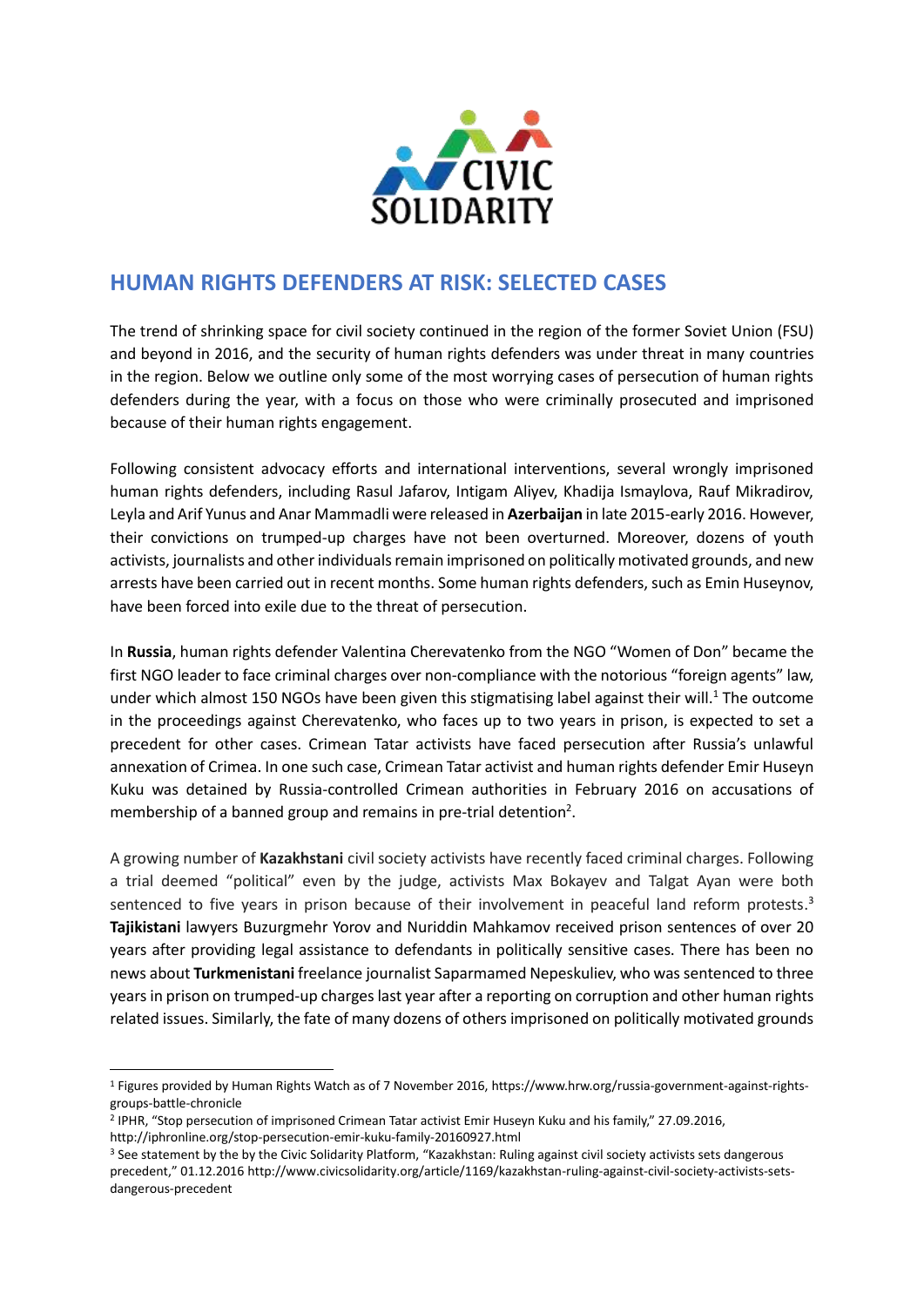in this country remains unknown. <sup>4</sup> While human rights defender Bobumurad Razzokov was released for health reasons in **Uzbekistan** in October 2016<sup>5</sup> , many other defenders such as Ganihon Mamathanov, Nuraddin Dzhumaniyazov, Fakhriddin Tillaev and Azam Farmonov – to mention but a few - remain behind bars and have often had their sentences arbitrarily prolonged.

In an anticipated decision, the UN Human Rights Committee concluded that human rights defender Azimjan Askarov – who was imprisoned for life in **Kyrgyzstan** following a manifestly unfair trial in 2010 - should be immediately released and his conviction quashed. However, the country's Supreme Court failed to comply with these requests and sent the case back for re-trial at a regional court, where hearings began in October 2016<sup>6</sup>. Human rights defenders Tolekan Ismailova and Aziza Abdurasulova were the targets of threats and calls for criminal prosecution in apparent retaliation for their participation in the 2016 OSCE Human Dimension Implementation Meeting<sup>7</sup>.

In **Belarus**, civil society activists were penalised in relation to their participation in peaceful, unsanctioned protests. For example, "critical Mass" cycling activist Dzmitry Paliyenka was given a twoyear suspended prison sentence and youth activist Pavel Vinahradau was sentenced to six months of "preventive supervision", which may be converted into imprisonment if he violates the conditions imposed. <sup>8</sup> Human rights defender Elena Tonkacheva was still not allowed to return to Belarus. A Russian citizen who has lived in Belarus for 30 years, she was expelled from the country and banned from returning for three years after her residence permit was revoked in October 2014 because of speed limit infractions.

In the **Transnistrian region of Moldova**, human rights defenders continued to be subjected to intimidation and harassment in retaliation for their criticism of the policies of the separatist authorities<sup>9</sup>. Members of the Promo-LEX Association continued to be barred from entering Transnistria because of a criminal case against the organisation on allegations of threatening the region's security which the separatist security services announced in an accusatory statement issued in April 2015. $^{10}$ 

Human rights defenders working outside the former Soviet Union region were also subject to pressure, in particular in **Turkey**. Following the failed July 2016 coup attempt, the Turkish government unleashed a widening crackdown on critical voices in the name of ensuring security. As part of this crackdown, hundreds of NGOs, including human rights groups were suspended and the pattern of intimidation and harassment of human rights defenders was reinforced. In recent months, a number of human rights defenders, journalists and lawyers have been arrested, questioned and charged with criminal offenses in apparent retaliation for their work. Among these are: Şebnem Korur Fincanci, Erol Önderoğlu and

 $\overline{a}$ 

<sup>4</sup> See materials of the "Prove They Are Alive!" campaign at <http://provetheyarealive.org/1534-2/> and [http://provetheyarealive.org/prove-they-are-alive-report/.](http://provetheyarealive.org/prove-they-are-alive-report/)

<sup>5</sup> IPHR and Association for Human Rights in Central Asia, "Uzbekistan: Human rights defender sentenced on politically motivated grounds released from prison," 26 October 2016, http://iphronline.org/uzbekistan-hrd-released-20161026.html 6 IPHR statement on Supreme Court ruling on the case of Azimjan Askarov, 12 July 2016, http://iphronline.org/kyrgyzstaniphr-statement-sc-ruling-askarov-20160712.html

<sup>7</sup> Joint statement by CSP members, [http://civicsolidarity.org/article/1163/kyrgyzstan-stop-threatening-human-rights](http://civicsolidarity.org/article/1163/kyrgyzstan-stop-threatening-human-rights-defenders)[defenders](http://civicsolidarity.org/article/1163/kyrgyzstan-stop-threatening-human-rights-defenders)

<sup>8</sup> For more information on these and other cases, see the website of Viasna a[t http://spring96.org/.](http://spring96.org/) 

<sup>9</sup> For more details, see report by Promo-Lex to the UN Human Rights Committee, August 2016, a[t https://promolex.md/wp](https://promolex.md/wp-content/uploads/2016/09/Raport-CCPR-eng-1.pdf)[content/uploads/2016/09/Raport-CCPR-eng-1.pdf](https://promolex.md/wp-content/uploads/2016/09/Raport-CCPR-eng-1.pdf)

<sup>10</sup> This statement is available at[: http://www.kgb-pmr.com/news/370](http://www.kgb-pmr.com/news/370) In October 2016, Promo Lex was informed that its members will not be granted access to the proceedings in the supposed criminal case against the organization.